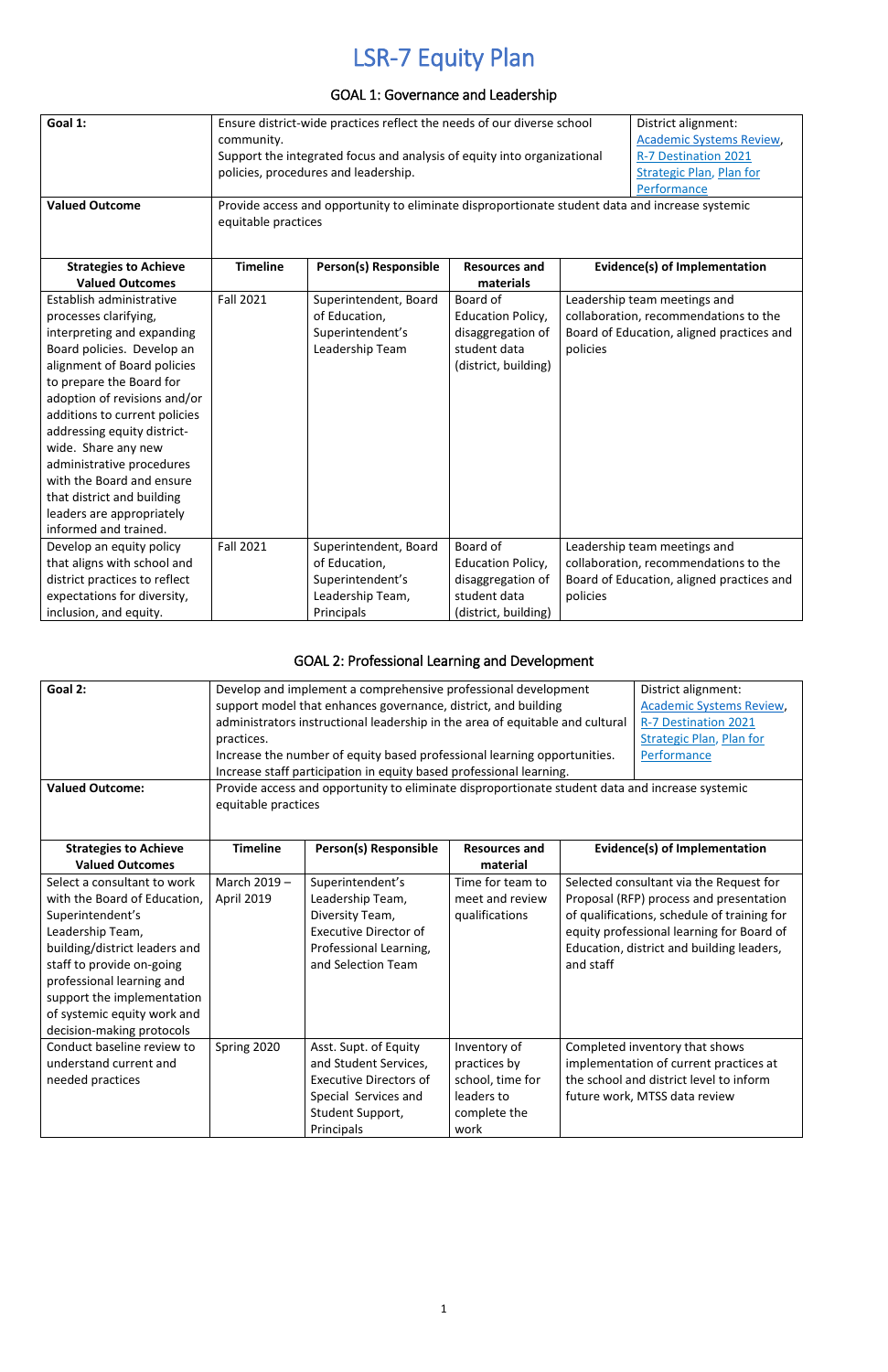#### GOAL 3: Curriculum and Instruction

| Goal 3:<br><b>Valued Outcome</b>                                                                                                                                                                  | Increase curricular materials that reflect diversity.<br>District alignment:<br>Increase student exposure to culturally relevant teaching and learning.<br><b>Academic Systems Review,</b><br>R-7 Destination 2021<br><b>Strategic Plan, Plan for</b><br>Performance<br>Provide access and opportunity to eliminate disproportionate student data and increase systemic<br>equitable practices |                                                                                                                                                                                                     |                                                                                                 |                                                                                                                                                                                                                                                                        |  |
|---------------------------------------------------------------------------------------------------------------------------------------------------------------------------------------------------|------------------------------------------------------------------------------------------------------------------------------------------------------------------------------------------------------------------------------------------------------------------------------------------------------------------------------------------------------------------------------------------------|-----------------------------------------------------------------------------------------------------------------------------------------------------------------------------------------------------|-------------------------------------------------------------------------------------------------|------------------------------------------------------------------------------------------------------------------------------------------------------------------------------------------------------------------------------------------------------------------------|--|
| <b>Strategies to Achieve</b><br><b>Valued Outcomes</b>                                                                                                                                            | <b>Timeline</b>                                                                                                                                                                                                                                                                                                                                                                                | Person(s) Responsible                                                                                                                                                                               | Evidence(s) of Implementation<br><b>Resources and</b><br>materials                              |                                                                                                                                                                                                                                                                        |  |
| Implement an instructional<br>framework/model that is<br>centered on individual<br>student needs to reflect<br>approaches and activities for<br>culturally diverse students                       | <b>Fall 2019</b>                                                                                                                                                                                                                                                                                                                                                                               | Associate<br>Superintendent of<br>Academic Services,<br>Instructional<br>Operations Team,<br><b>Executive Director of</b><br>Curriculum, Principals,<br>Asst. Principals                            | Collaborative<br>meeting time,<br>disaggregation of<br>student data                             | Percentage of curricular materials that<br>are reflective of culture or ethnicity of<br>students; Percentage of student<br>responding to rigorous and culturally<br>responsive teaching and learning                                                                   |  |
| <b>Expand the Comprehensive</b><br>School Improvement plan<br>(CSIP) to include a focus on<br>equity                                                                                              | <b>Fall 2019</b>                                                                                                                                                                                                                                                                                                                                                                               | Associate Supt. of<br>Academic Services,<br>Asst. Supt. of Equity<br>and Student Services                                                                                                           | Access to district<br>wide data, plans,<br>time,<br>collaboration<br>with CSIP<br>committee     | School improvement plans aligned to the<br>goals of the District's equity plan                                                                                                                                                                                         |  |
| Analyze and disaggregate<br>district-wide data that show<br>trends and patterns in<br>student achievement                                                                                         | Ongoing                                                                                                                                                                                                                                                                                                                                                                                        | <b>Executive Director of</b><br><b>Assessment and Data</b><br>Analysis, Asst. Supt. of<br><b>Equity and Student</b><br>Services, Diversity<br>Planning Team,<br><b>Executive Leadership</b><br>Team | Access to district<br>and building level<br>data<br>disaggregated by<br>student<br>demographics | School level disaggregated data by<br>subgroup and other relevant data, district<br>and building level leaders are able to<br>discuss                                                                                                                                  |  |
| Continue to monitor student<br>achievement data by<br>subgroups at all levels:<br>through state assessments,<br>district curriculum based<br>assessments, and formalized<br>formative assessments | Ongoing                                                                                                                                                                                                                                                                                                                                                                                        | Superintendent,<br>Superintendent's<br>Leadership Team,<br>Instructional<br>Operations Team,<br>Principals, Asst.<br>Principals, Teachers                                                           | Access to data                                                                                  | Disaggregation of district/school data<br>that show patterns and trends of<br>achievement annually, CSIP and school<br>improvement plans that outline<br>strategies/action and timelines to address<br>achievement disparities, MTSS<br>implementation and data review |  |

## GOAL 4: Student-Centered Support and Programming

| Goal 4:                          | Implement district-wide equity decision making protocols to narrow<br>District alignment:         |                                                                                                 |                        |                                          |                                           |  |
|----------------------------------|---------------------------------------------------------------------------------------------------|-------------------------------------------------------------------------------------------------|------------------------|------------------------------------------|-------------------------------------------|--|
|                                  | achievement gaps, monitor academic progress of targeted student                                   |                                                                                                 |                        |                                          | <b>Academic Systems Review,</b>           |  |
|                                  | groups.                                                                                           |                                                                                                 |                        |                                          | R-7 Destination 2021                      |  |
|                                  |                                                                                                   | Improve systems of support that increase student success.                                       |                        |                                          | <b>Strategic Plan, Plan for</b>           |  |
|                                  | Increase student engagement.                                                                      |                                                                                                 |                        |                                          | Performance                               |  |
| <b>Valued Outcomes</b>           |                                                                                                   | Provide access and opportunity to eliminate disproportionate student data and increase systemic |                        |                                          |                                           |  |
|                                  | equitable practices                                                                               |                                                                                                 |                        |                                          |                                           |  |
|                                  |                                                                                                   |                                                                                                 |                        |                                          |                                           |  |
|                                  |                                                                                                   |                                                                                                 |                        |                                          |                                           |  |
| <b>Strategies to Achieve</b>     | <b>Timeline</b><br>Person(s) Responsible<br><b>Resources and</b><br>Evidence(s) of Implementation |                                                                                                 |                        |                                          |                                           |  |
| <b>Valued Outcomes</b>           |                                                                                                   |                                                                                                 | materials              |                                          |                                           |  |
| <b>Enhance the Multi-Tiered</b>  | January 2019,                                                                                     | Asst. Supt of Equity ad                                                                         | Intervention           |                                          | Core components of tiered supports        |  |
| <b>Systems of Support (MTSS)</b> | Ongoing                                                                                           | Student Services,                                                                               | materials/supplies     | within the school, individual and small  |                                           |  |
| to incorporate culturally        |                                                                                                   | <b>Executive Directors of</b>                                                                   | for schools; MTSS      | group intervention data, professional    |                                           |  |
| relevant teaching and social     |                                                                                                   | Special Services and                                                                            | professional           | learning agendas, problem-solving team   |                                           |  |
| and emotional learning           |                                                                                                   | <b>Student Support</b>                                                                          | learning and           | agendas, building master schedules, etc. |                                           |  |
|                                  |                                                                                                   |                                                                                                 | training protocols,    |                                          |                                           |  |
|                                  |                                                                                                   |                                                                                                 | Co-Teaching            |                                          |                                           |  |
|                                  |                                                                                                   |                                                                                                 | professional           |                                          |                                           |  |
|                                  |                                                                                                   |                                                                                                 | learning, Trauma       |                                          |                                           |  |
|                                  |                                                                                                   | <b>Informed Care</b>                                                                            |                        |                                          |                                           |  |
|                                  |                                                                                                   | professional                                                                                    |                        |                                          |                                           |  |
|                                  |                                                                                                   |                                                                                                 | learning               |                                          |                                           |  |
| Analyze special                  | January 2019 -                                                                                    | Asst. Supt. of Equity                                                                           | Results of the         |                                          | Team meeting agendas and notes,           |  |
| programming to support           | Ongoing                                                                                           | and Student Services,                                                                           | <b>Process Actions</b> |                                          | communication samples, research           |  |
| more experiences and             |                                                                                                   | <b>Executive Directors of</b>                                                                   | Teams work/            |                                          | studies, expansion of programming that    |  |
| opportunities for students       | work to include all students based on<br><b>Special Services and</b><br>meetings from             |                                                                                                 |                        |                                          |                                           |  |
| (i.e. Early Childhood            |                                                                                                   | Student Support,                                                                                | Phase II of CFMP       |                                          | talent, data of increased college, career |  |
| English Learners, Gifted,        | <b>Executive Director of</b><br>and workforce ready opportunities                                 |                                                                                                 |                        |                                          |                                           |  |
| Special Education)               |                                                                                                   | <b>Assessment and Data</b>                                                                      |                        |                                          |                                           |  |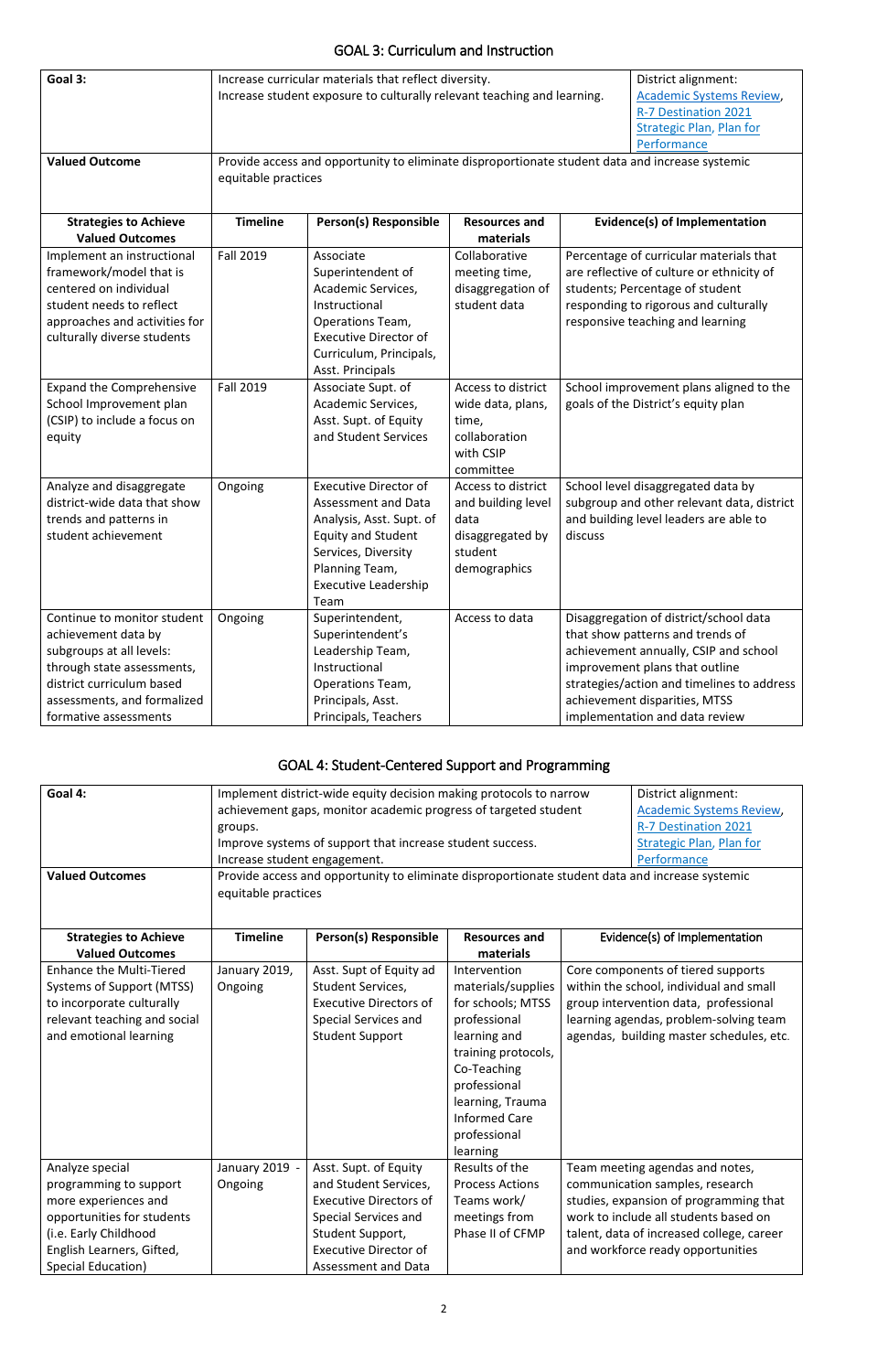|                                                                                                                                                                                                                                                                                                              |                  | Analysis, Director for<br>EL, Director of Before<br>and After-School,<br>Director, Principal of<br>Early Childhood, CFMP<br>Team |                                                                                                                             |                                                                                                                                                                                                                                                   |
|--------------------------------------------------------------------------------------------------------------------------------------------------------------------------------------------------------------------------------------------------------------------------------------------------------------|------------------|----------------------------------------------------------------------------------------------------------------------------------|-----------------------------------------------------------------------------------------------------------------------------|---------------------------------------------------------------------------------------------------------------------------------------------------------------------------------------------------------------------------------------------------|
| Continue to implement<br>research based strategies<br>proven to close achievement<br>gaps, providing access to<br>advanced programs of study<br>and opportunities [i.e. Equal<br>Opportunity Schools (EOS),<br>Advancement Via Individual<br>Determination (AVID), Jobs<br>for America's Graduates,<br>(JAG) | Ongoing          | Superintendent's<br>Leadership team,<br>Academic Leadership<br>Team, Instructional<br>Operations Team,<br>Teachers, Counselors   | Review of best<br>practices with<br>applied learning<br>of equity, proven<br>results,<br>collaboration and<br>research time | Percentage of diverse students<br>participating in college, career, and<br>workforce readiness programs, increased<br>number of diverse/underrepresented<br>students participating in rigorous course<br>work and change in disparities over time |
| Ensure that budgets are<br>aligned to school<br>improvement efforts                                                                                                                                                                                                                                          | <b>Fall 2019</b> | Asst. Supt. of<br>Operational Services,<br><b>Chief Financial Officer</b>                                                        | Fiscal budgets,<br>resource<br>inventory, district<br>data indicating<br>varied needs                                       | Department and building budgets aligned<br>to needs, school level improvement<br>plans, resource inventory                                                                                                                                        |

## GOAL 5: Parent and Community Engagement

| Goal 5:                             | Increase parent/community engagement to support district-wide<br>District alignment: |                                                                                                 |                      |                                           |                                           |  |
|-------------------------------------|--------------------------------------------------------------------------------------|-------------------------------------------------------------------------------------------------|----------------------|-------------------------------------------|-------------------------------------------|--|
|                                     | initiatives and school improvement efforts.                                          |                                                                                                 |                      |                                           | <b>Academic Systems Review,</b>           |  |
|                                     | Increase opportunities for community and family learning.                            |                                                                                                 |                      |                                           | R-7 Destination 2021                      |  |
|                                     | Increase community partnerships.                                                     |                                                                                                 |                      |                                           | <b>Strategic Plan, Plan for</b>           |  |
|                                     | Performance                                                                          |                                                                                                 |                      |                                           |                                           |  |
| <b>Valued Outcome</b>               |                                                                                      | Provide access and opportunity to eliminate disproportionate student data and increase systemic |                      |                                           |                                           |  |
|                                     |                                                                                      | equitable practices                                                                             |                      |                                           |                                           |  |
|                                     |                                                                                      |                                                                                                 |                      |                                           |                                           |  |
| <b>Strategies to Achieve</b>        | <b>Timeline</b>                                                                      | Person(s) Responsible                                                                           | <b>Resources and</b> |                                           | Evidence(s) of Implementation             |  |
| <b>Valued Outcomes</b>              |                                                                                      |                                                                                                 | materials            |                                           |                                           |  |
| Conduct district equity             | <b>Fall 2019</b>                                                                     | Superintendent, Asst.                                                                           | Space, meeting       |                                           | Percentage of community/family            |  |
| community forums that               |                                                                                      | Supt. of Equity and                                                                             | time                 |                                           | participants in learning conversations,   |  |
| engage stakeholders in              |                                                                                      | Student Services,                                                                               |                      |                                           | Meeting agendas, sign-in sheets,          |  |
| learning conversations              |                                                                                      | <b>Executive Director of</b>                                                                    |                      |                                           | community communication                   |  |
|                                     |                                                                                      | <b>Public Relations</b>                                                                         |                      |                                           |                                           |  |
| Ensure two-way                      | <b>Spring 2019,</b>                                                                  | <b>Executive Director of</b>                                                                    | <b>District</b>      | Internal communication channels:          |                                           |  |
| communication for internal          | ongoing                                                                              | <b>Public Relations</b>                                                                         | communication        |                                           | Messenger, BOE packet and meetings, in-   |  |
| and external audiences              |                                                                                      |                                                                                                 | platforms, media     | person meetings (district and school), in |                                           |  |
|                                     |                                                                                      |                                                                                                 | sources              | person discussion. External               |                                           |  |
|                                     |                                                                                      |                                                                                                 |                      |                                           | communication channels: eNews, social     |  |
|                                     |                                                                                      |                                                                                                 |                      |                                           | media content, press releases, interviews |  |
|                                     |                                                                                      |                                                                                                 |                      |                                           | with select media outlets, Our Schools,   |  |
|                                     |                                                                                      |                                                                                                 |                      |                                           | additional platforms as needed.           |  |
| Develop a parent advisory           | <b>Fall 2019</b>                                                                     | Superintendent, Asst.                                                                           | Space, meeting       |                                           | Parent group is reflective of stakeholder |  |
| group that represents and           |                                                                                      | Supt. of Equity and                                                                             | time                 |                                           | populations and representative of         |  |
| reflects the diversity of           |                                                                                      | Student Services,                                                                               |                      |                                           | student subgroups/diversity, building     |  |
| students in the LSR7 district       |                                                                                      | Principals                                                                                      |                      |                                           | level parent community/equity circles     |  |
|                                     |                                                                                      |                                                                                                 |                      |                                           | that reflect student populations          |  |
| Analyze current community           | Spring 2019                                                                          | Director of Partners in                                                                         | Partners In          | Results of community support              |                                           |  |
| support of student learning         |                                                                                      | <b>Education and Library</b>                                                                    | Education            | throughout the district based on three    |                                           |  |
| needs through Partners In           |                                                                                      | Media                                                                                           | inventory            |                                           | categories: relational, curricular and    |  |
| <b>Education and recommend</b>      |                                                                                      |                                                                                                 |                      | physical                                  |                                           |  |
| revisions                           |                                                                                      |                                                                                                 |                      |                                           |                                           |  |
|                                     |                                                                                      |                                                                                                 |                      |                                           |                                           |  |
| <b>Explore addition of Partners</b> | <b>Fall 2019</b>                                                                     | Director of Partners in                                                                         | Partners In          |                                           | Increased percentage of partnerships that |  |
| In Education to focus on            |                                                                                      | <b>Education and Library</b>                                                                    | Education            |                                           | support student physical needs            |  |
| student needs related to            |                                                                                      | Media                                                                                           | inventory            |                                           |                                           |  |
| equity                              |                                                                                      |                                                                                                 |                      |                                           |                                           |  |
| Refine process for aligning         | <b>Fall 2019</b>                                                                     | Director of Partners in                                                                         |                      |                                           | Communication of the modified process     |  |
| community                           |                                                                                      | <b>Education and Library</b>                                                                    |                      |                                           | that outlines how community partners      |  |
| partners/resources with             |                                                                                      | Media                                                                                           |                      |                                           | can support students (relational,         |  |
| school to address their             |                                                                                      |                                                                                                 |                      | curricular and physical)                  |                                           |  |
| needs                               |                                                                                      |                                                                                                 |                      |                                           |                                           |  |

GOAL 6: Recruitment, Hiring, Development and Retention